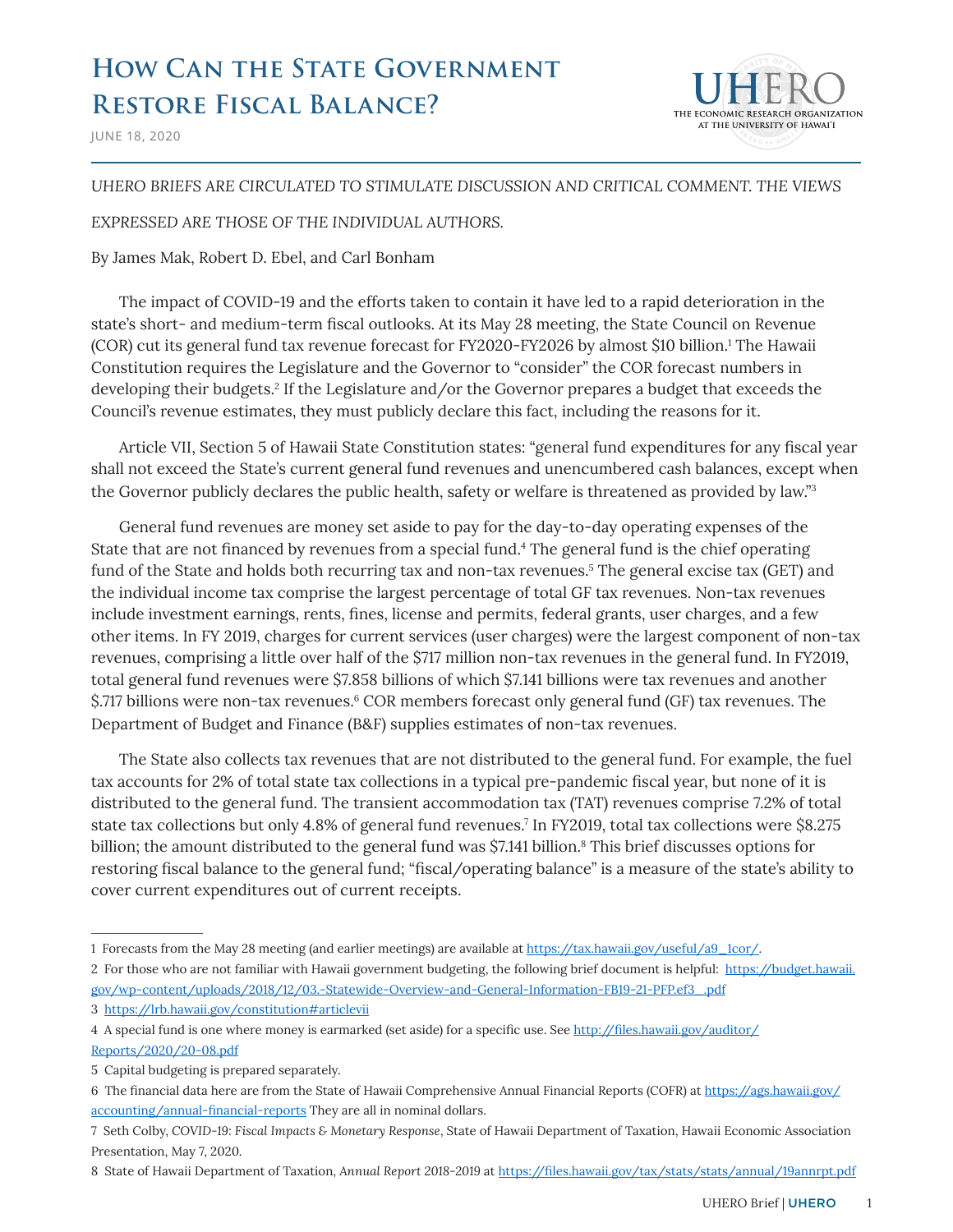#### **THE STATE'S FISCAL OUTLOOK**

How does the State's "balanced budget requirement" work in practice? In FY19 (which ended on June 30, 2019), general fund tax revenues were \$7.141 billion. Non-tax revenues were \$717 million. Thus, general fund tax and non-tax revenues totaled \$7.858 billion. General fund total expenditures were \$7.941 billion, leaving a deficit of \$82 million (=\$7.858 - \$7.941 billion). The deficit is covered by a carry-over balance of \$829 million at the beginning of the fiscal year, leaving an end of the fiscal year (2019) balance of \$747 million (= \$829 million - \$82 million). That ending balance was carried over to FY2020. If there were no carry-over revenues, the \$82 million deficit would have to be covered either by cutting spending, finding more revenue, or some combination of the two.

The simple illustration (above) can be used to simulate future operating balances. Instead of using actual revenue and expenditure data, we forecast future values of general fund tax and non-tax revenues and future general fund expenditures. We rely on the COR's latest (May 28th) forecasts of GF tax revenues for FY2020 to FY2026. We assume non-tax revenues are fixed at \$717 million (the actual value for FY2019) for all years. (Average annual non-tax revenues collected for FY2014-FY2019 were \$801 million; in the six years before that, which included the Great Recession, annual non-tax revenues averaged \$614 million.)<sup>9</sup> If the \$717 million figure turns out to be too high (low), it would make future deficits look smaller (larger). We develop two fiscal scenarios: Scenario I holds total annual general fund expenditures constant at the FY2019 level of \$7.941 billion. In Scenario II, we assume spending on existing services rise at the expected annual rate of inflation.10

In both scenarios, the revenue and expenditure data do not include federal pandemic-related transfers (which are one-time grants) to the state government or COVID-19 induced expenditures. COVID-19 may have long-lasting impacts on state government expenditures that are not accounted for in our scenarios.

In Scenario I (Appendix), with future expenditures held at the FY19 level, total general fund deficits are expected to reach \$582 million in FY20. The worst year is yet to come in FY21 with an expected deficit of \$1.379 billion. The accumulated carry over balance would allow spending to exceed revenues in FY2020, but not the following year. In FY2021, spending would have to be cut, revenues would have to be increased, or the State will need to borrow \$1.214 billion (=\$1,379 million - \$165 million) or some combination of these options. The expected deficits are far worse than those encountered during the Great Recession.11 Moreover, it is not until FY2026 when general fund revenues once again are expected to exceed expenditures.

In Scenario II (Appendix), we assume nominal spending on existing services grows at the rate of inflation. The annual deficit in FY20 would be \$677 million and \$1.394 billion for FY21. There is sufficient carry-over balance to fill the funding gap in FY20; but for FY21, the shortfall would be \$1.324 billion. After FY21 annual deficits decrease but exceeds \$450 million at the end of FY2026.12 Persistent fiscal deficits like these are not sustainable. The term "fiscal sustainability" is defined as "the degree to which a government is able to maintain its existing programs and services and to meet its current financial obligations without increasing its debt or raising taxes."<sup>13</sup>

Figure 1 displays the differences between the actual annual general fund revenues and general fund expenditures for FY05-2019 and Scenario I and Scenario II values for FY20-FY26. Projected deficits in FY20- FY26 are expected to be far greater than anything we have experienced in the last 20 years, including the Great Recession.

<sup>9</sup> Non-tax revenues grew between FY05 and FY17, reaching a peak of \$969 million in FY2017 and declined in FY18 and FY19. 10 UHERO forecasts 1.2% inflation in FY20, -1% in FY21, and 1.3%, 1.3%, 1.4%, 1.5%, and 1.6% over FY22-FY26.

<sup>11</sup> General fund spending exceeded general fund revenues by \$233 million in FY2008, \$521 million in FY2009 and \$67 million in FY2010. 12 We also developed a third scenario in which we assumed both non-tax revenues and general fund expenditures increase at the rate

of inflation. The annual deficits are slightly smaller than those in Scenario II. In FY2026 the fiscal deficit is expected to be \$398 million. 13 Richard M. Bird, *Reflections on Measuring Urban Fiscal Health*, University of Toronto, February 2014.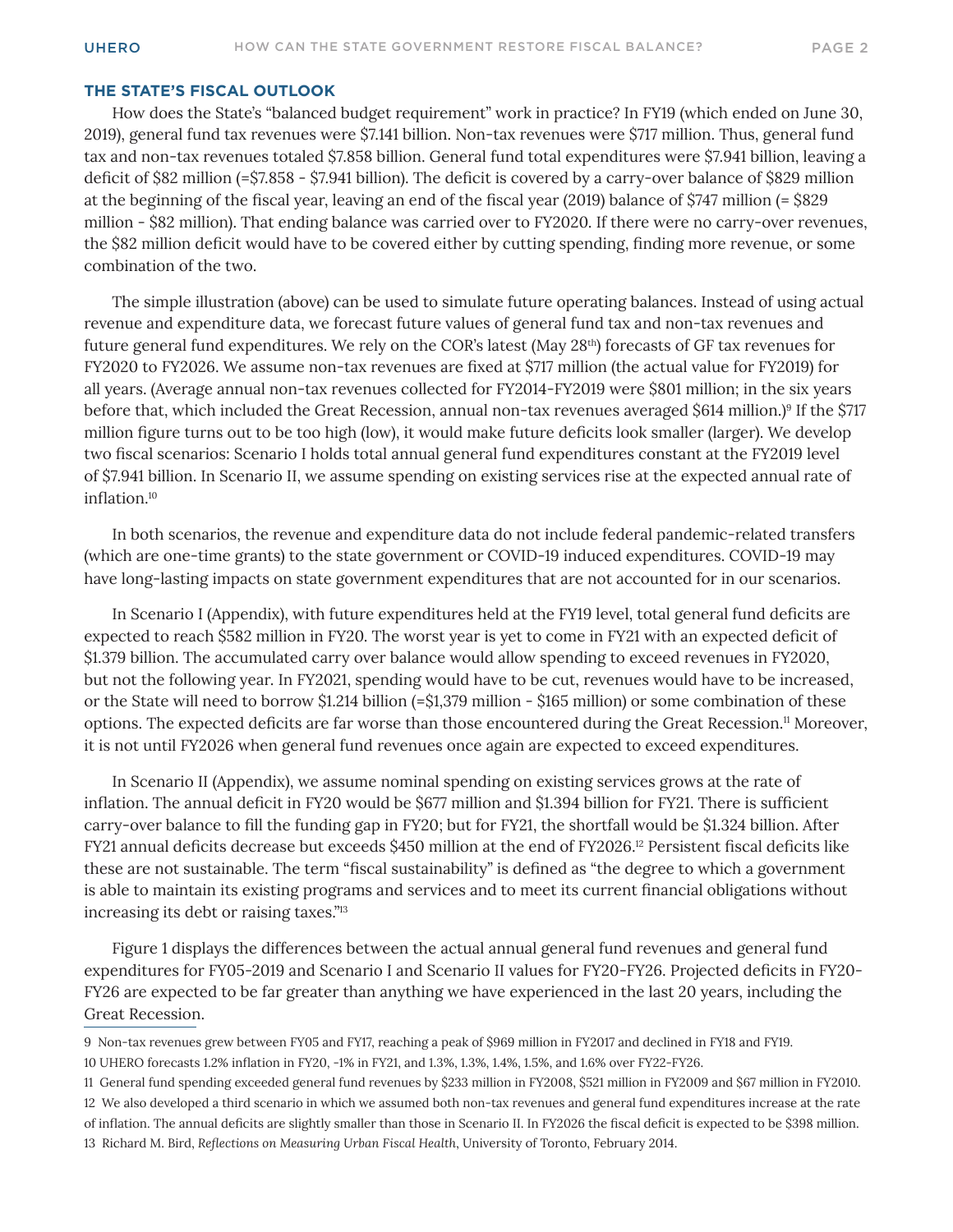#### **FIGURE 1**



*Note: Revenues do not include carry over balances.*

#### **OPTIONS FOR RESTORING FISCAL BALANCE**

 There are several options for addressing the budget gap. The first, would be for Congress to provide more federal aid for state and local governments. The case for federal aid is underpinned by the widely accepted notion that in the case of major disasters, like the current pandemic, the central government should intervene without hesitation since only it has the financial flexibility to act. States, unlike the federal government, cannot create money. However, it seems unlikely that the federal government will provide sufficient fiscal aid to state and local governments. During the Great Recession, federal funds did not offset state and local government revenue losses. Most states cut spending, with cuts falling predominantly on education, health and social services as these represent the largest shares of state budgets. Overall, state payrolls declined 2.6% between 2008 and 2012.<sup>14</sup> Such cuts are counter-productive in the long run as they also impair future economic growth.

Next to more federal aid, responsibly re-opening businesses (including tourism) would begin to restore the state's fiscal balance. Without substantial tourism recovery—which accounts for 30 to 35 percent of state tax revenues (pre-COVID-19)<sup>15</sup>—it will be impossible to overcome the current fiscal crisis.

It has been suggested that economic diversification can be a solution to our *current* economic crisis.<sup>16</sup> It cannot. An economy's industrial structure tends to change very slowly. It took decades for Hawaii to diversify *into* tourism from sugar and pineapple production.

16 Schaefers, May 22, 2020, B3.

<sup>14</sup> Tracy Gordon, *State and Local Budgets and the Great Recession*, Brookings, December 31, 2012 at [https://www.brookings.edu/](https://www.brookings.edu/articles/state-and-local-budgets-and-the-great-recession/) [articles/state-and-local-budgets-and-the-great-recession/](https://www.brookings.edu/articles/state-and-local-budgets-and-the-great-recession/)

<sup>15</sup> Seth Colby, *COVID-19: Fiscal Impacts & Monetary Response*, State of Hawaii Department of Taxation, Hawaii Economic Association Presentation, May 7, 2020.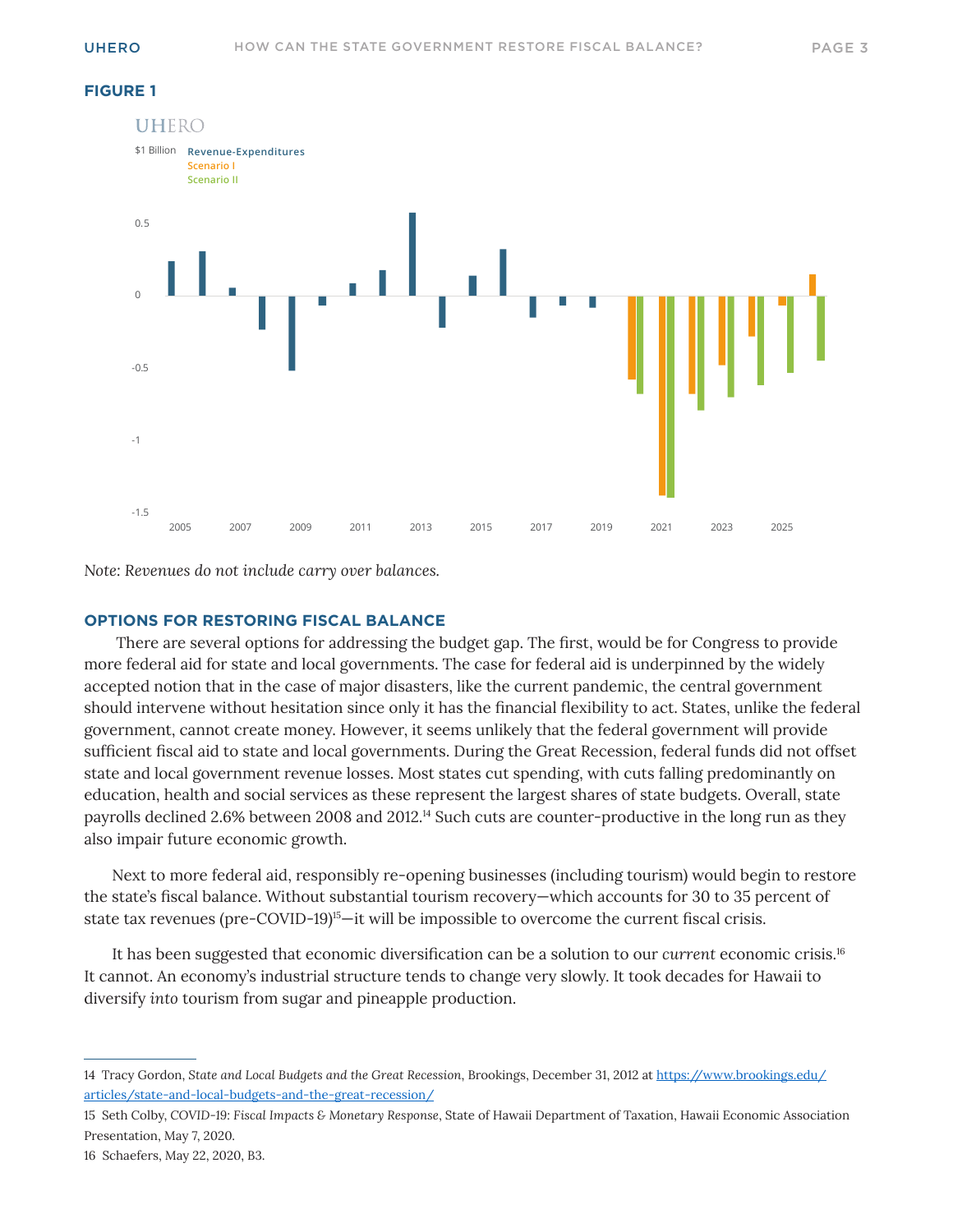During the Great Recession some states enacted business incentives to spur economic recovery.17 The evidence is clear that not only are most tax incentives ineffective at spurring economic recovery, they also reduce revenues needed to pay for public services when, at a time such as now, those revenues are declining due to the pandemic.

Borrowing to pay for the day-to-day bills of the state government is not a realistic solution except for short-term exigencies. There are two reasons. First, creating a long-term liability (such as floating bonds) to pay for short-term operating costs is generally frowned upon as unsound policy (borrowed money has to be repaid with interest) leading down the road to the potential down-grade of the state's credit rating.18 Second, Article VII, Section 13 of the Hawaii State Constitution limits the state's ability to borrow.19 As of June 30, 2019, the State has outstanding debt of \$10.5 billion of which \$7.9 billion were general obligation bonds backed by the full faith of the government; the rest consisted of revenue bonds. The legal debt margin (additional amount available to be borrowed) was \$576.8 million.20

A new Federal Reserve (Fed) lending program targeting state and local governments opens the way for the Fed to purchase notes (i.e. short-term debt) issued by state and local governments. For the state government, the total note size is limited to 20% of the borrower's 2017 own-source revenue.21 For Hawaii's state government, the limit amounts to a little over \$2.1 billion.<sup>22</sup> Given the severity of the fiscal crisis, borrowing will need to be one part of the package of State policy responses. It solves the State's short- and near-term cash flow problem, but will still require long term solutions to restore fiscal balance.

State lawmakers can shift money from special and revolving funds to the General Fund. A special report issued by the State Auditor in May 2020 identified more than \$483 million in excess money that could be transferred from 57 special and revolving fund accounts to the general fund without adversely affecting programs.23

The State can also tap into the Emergency and Budget Reserve Fund—also known as the "rainy day fund".<sup>24</sup> At the start of FY20, Hawaii's rainy day fund stood at \$396 million.<sup>25</sup> But there are restrictions on when and how much the legislature can tap into the fund. The statute states: the legislature shall *not*  appropriate from the emergency and budget reserve fund: (1) more than 50 percent of the total balance in

- 17 Josh Goodmand and John Hamman, "Why Business Incentives May Not Speed State Economic Recoveries," *Pew Charitable Trusts*, May 21, 2020 at [https://www.pewtrusts.org/en/research-and-analysis/articles/2020/05/21/why-business-incentives-may-not](https://www.pewtrusts.org/en/research-and-analysis/articles/2020/05/21/why-business-incentives-may-n)[speed-state-economic-recoveries](https://www.pewtrusts.org/en/research-and-analysis/articles/2020/05/21/why-business-incentives-may-n)
- 18 Jeff Chapman, Adam Levin and Mark Robyn, "States Contemplate Borrowing to Help Manage Pandemic's Fiscal Impact," *Pew Charitable Trusts*, June 9, 2020 at [https://www.pewtrusts.org/en/research-and-analysis/articles/2020/06/09/states-contemplate](https://www.pewtrusts.org/en/research-and-analysis/articles/2020/06/09/states-contemplate-borrowing-)[borrowing-to-help-manage-pandemics-fiscal-impact](https://www.pewtrusts.org/en/research-and-analysis/articles/2020/06/09/states-contemplate-borrowing-)

19 Article VII, Section 13 provides an exception to the debt limit if an emergency condition is declared to exist by the governor and concurred to by a two-thirds vote of the members to which each house of the legislature is entitled. See https://lrb.hawaii.gov/ constitution#articlevii

20 State of Hawaii COFR for FY2019, p. 168. It is possible to shift some capital spending projects from GF-funding to borrowing, but that would count against the debt margin.

21 Chapman, Levin and Robyn, June 9, 2020.

22 Hawaii's state own-source revenue in 2017 was \$10.664 billion, according to the U.S. Census Bureau at [https://www.census.gov/](https://www.census.gov/data/datasets/2017/econ/local/public-use-datasets.html ) [data/datasets/2017/econ/local/public-use-datasets.html](https://www.census.gov/data/datasets/2017/econ/local/public-use-datasets.html ) 

23 State Auditor, COVID-19 Special Projects: Supplement to Report No. 20-06, Report on Special and Revolving Fund Accounts with Inactive or Excess Balances, COVID-19 Report No. 20-08/ May 2020 at <http://files.hawaii.gov/auditor/Reports/2020/20-08.pdf> 24 State of Hawaii Department of Budget and Finance, State Fiscal Reserves at [https://budget.hawaii.gov/budget/about-budget/state](https://budget.hawaii.gov/budget/about-budget/state-fiscal-reserves/)[fiscal-reserves/](https://budget.hawaii.gov/budget/about-budget/state-fiscal-reserves/)

<sup>25</sup> Jared Walczak and Janelle Cammenga, "State Rainy Day Funds and the COVID-19 Crisis," Fiscal Fact No. 703, Tax Foundation, April, 2020 at <https://files.taxfoundation.org/20200406182235/State-Rainy-Day-Funds-and-the-COVID-19-Crisis.pdf> Hawaii's rainy day fund balance represents 4.8% of general fund expenditures compared to the median among all 50 states of 8%.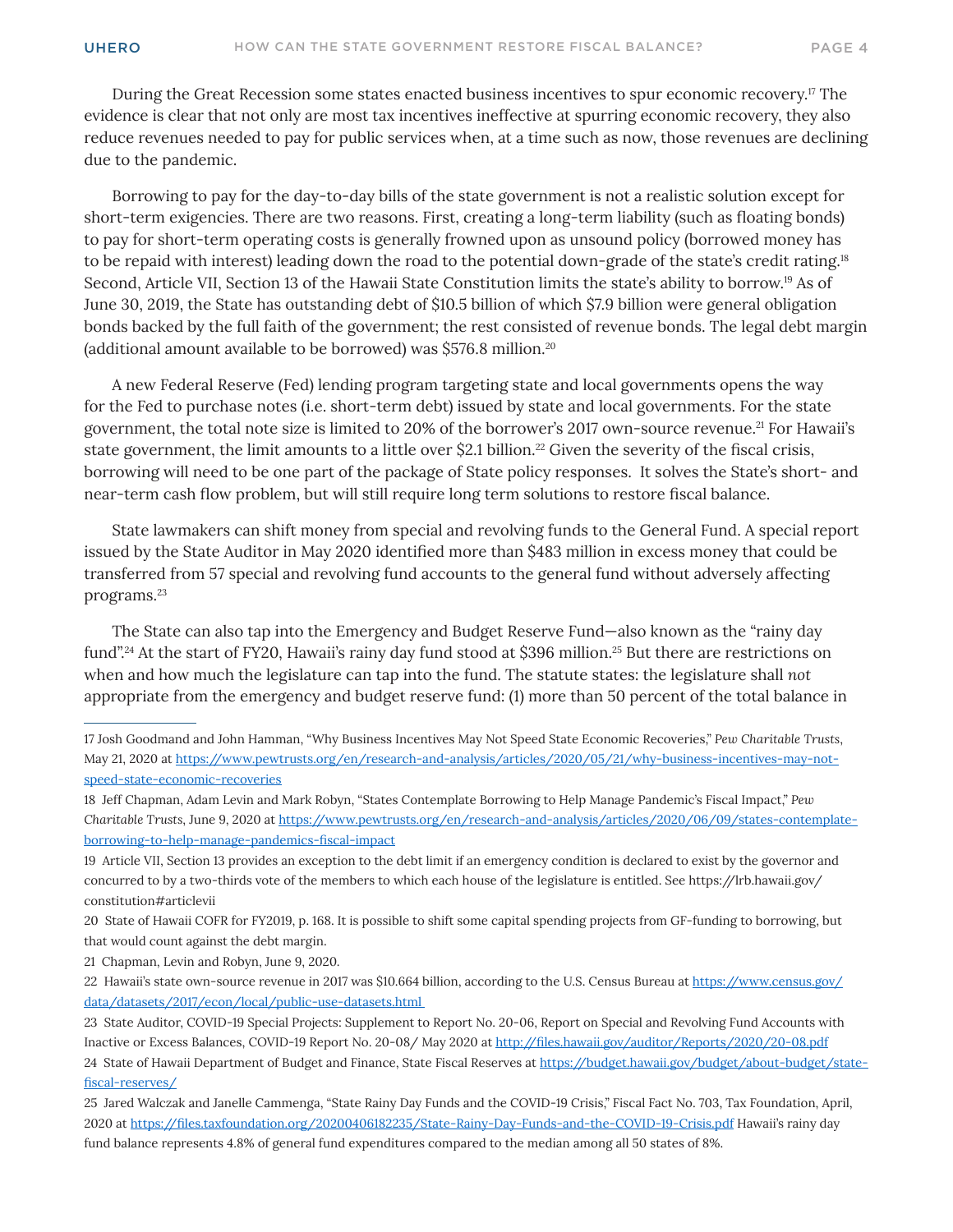a fiscal year; (2) in a fiscal year, an amount that exceeds 10 percent of the authorized expenditures from the general fund for operating expenses less non-discretionary funds; (3) any amount for expenditure in the succeeding fiscal year, unless the State has collected or is projected to collect less general fund tax revenue in the current fiscal year compared to the immediately preceding fiscal year.<sup>26</sup>

Lawmakers can also take the counties' share of the transient accommodations tax (TAT) revenues (it already has for this year). But that only amounts to about \$100 million per year in recent years, and the Tax Research and Planning Office projects total TAT revenues to decline by more than 40% in FY21.

Raiding special and revolving funds, emptying (if permitted) the rainy day fund, and withholding TAT money from the counties add up to a little over \$1 billion in FY20 and FY21, resulting in hundreds of millions of dollars of potential deficits remaining each year for FY21 and ensuing years. Absent borrowing, that leaves increasing taxes or decreasing spending or some combination of the two to restore fiscal balance; neither option is politically popular nor will they enhance the prospect for near-term economic recovery.

#### **REDUCING THE COST OF GOVERNMENT**

Hawaii is not alone. Across the nation, state and local governments are cutting spending as tax revenues plummet due to COVID-19 and efforts to contain it.27 Hawaii Governor David Ige had earlier proposed cutting government workers pay by 20%; the Legislature disagreed. Senate Ways and Means Committee Chairman Donovan Dela Cruz said in an interview with the Honolulu Star-Advertiser (May 9), "We're not cutting from existing operations."28 With the latest COR general fund tax revenue forecast, public employee pay cuts and furloughs are not off the table.

 The problem with cutting government spending is that it adds to the pain and misery already in the community. Across-the-board cuts and restrictions will reduce needed services. (For FY20, Governor Ige imposed a 5% spending restriction on discretionary operating expenses for all departments and agencies of the Executive Branch.) However, in the current unprecedented fiscal environment, the State may have no choice. Moody's Investors Service noted that during the 2008 financial crisis states cut funding to local governments, increased taxes and received more federal aid but still had to cut spending.29 Hawaii still remembers Governor Linda Lingle's infamous teacher furloughs that prompted parent sit-ins in her office in 2010.

Stephen Goldsmith (Harvard Kennedy School) and Charles "Skip" Stitt (Faegre Drinker Consulting) in a May 11, 2020 article in the *Governing* magazine offer a number of sensible and proven ideas on how local governments can cut costs and maintain services, not just for now but for the long term, by improving efficiency.30 While their recommendations are directed at county and city governments, some may work for Hawaii's state government as well. Their basic message is that governments must focus on becoming more cost-conscious and work smarter to reduce costs. Their recommendations:

- 27 Alison Felix, "COVID-19 Challenges State and Local Government Finances," *kcFed Economic Bulletin*, May 13, 2020 at [https://www.](https://www.kansascityfed.org/publications/research/eb/articles/2020/covid-19-challenges-state-local-government-finances) [kansascityfed.org/publications/research/eb/articles/2020/covid-19-challenges-state-local-government-finances](https://www.kansascityfed.org/publications/research/eb/articles/2020/covid-19-challenges-state-local-government-finances);
- 28 Kevin Dayton, "Tax collections tank as lawmakers plan budget fixes to avoid furloughs," *Honolulu Star-Advertiser*, May 9, 2020 at [https://www.staradvertiser.com/2020/05/09/hawaii-news/tax-collections-tank-as-lawmakers-plan-budget-fixes-to-avoid-public](https://www.staradvertiser.com/2020/05/09/hawaii-news/tax-collections-tank-as-lawmakers-plan-budget-)[worker-furloughs/](https://www.staradvertiser.com/2020/05/09/hawaii-news/tax-collections-tank-as-lawmakers-plan-budget-)
- 29 Eleanor Mueller and Kellie Mejdrich, "State, local governments slash services as demand rises," *Politico*, May 13, 2020 at [https://](https://www.politico.com/news/2020/05/13/state-local-governments-slash-services-256212) [www.politico.com/news/2020/05/13/state-local-governments-slash-services-256212;](https://www.politico.com/news/2020/05/13/state-local-governments-slash-services-256212) See also Tracy Gordon, 2012.
- 30 Stephen Goldsmith and Charles "Skip" Stitt, "Strategic Fiscal Management for a Crisis—and Beyond," Governing, May 11, 2020 at <https://www.governing.com/finance/Strategic-Fiscal-Management-for-a-Crisis-and-Beyond.html>

<sup>26</sup> <https://codes.findlaw.com/hi/division-1-government/hi-rev-st-sect-328l-3.html>; non-discretionary funds include such things as debt service, employer contributions for pension and retirement benefits of state government employees, contributions to health insurance benefits for state government employees and retirees, Medicaid service costs, etc.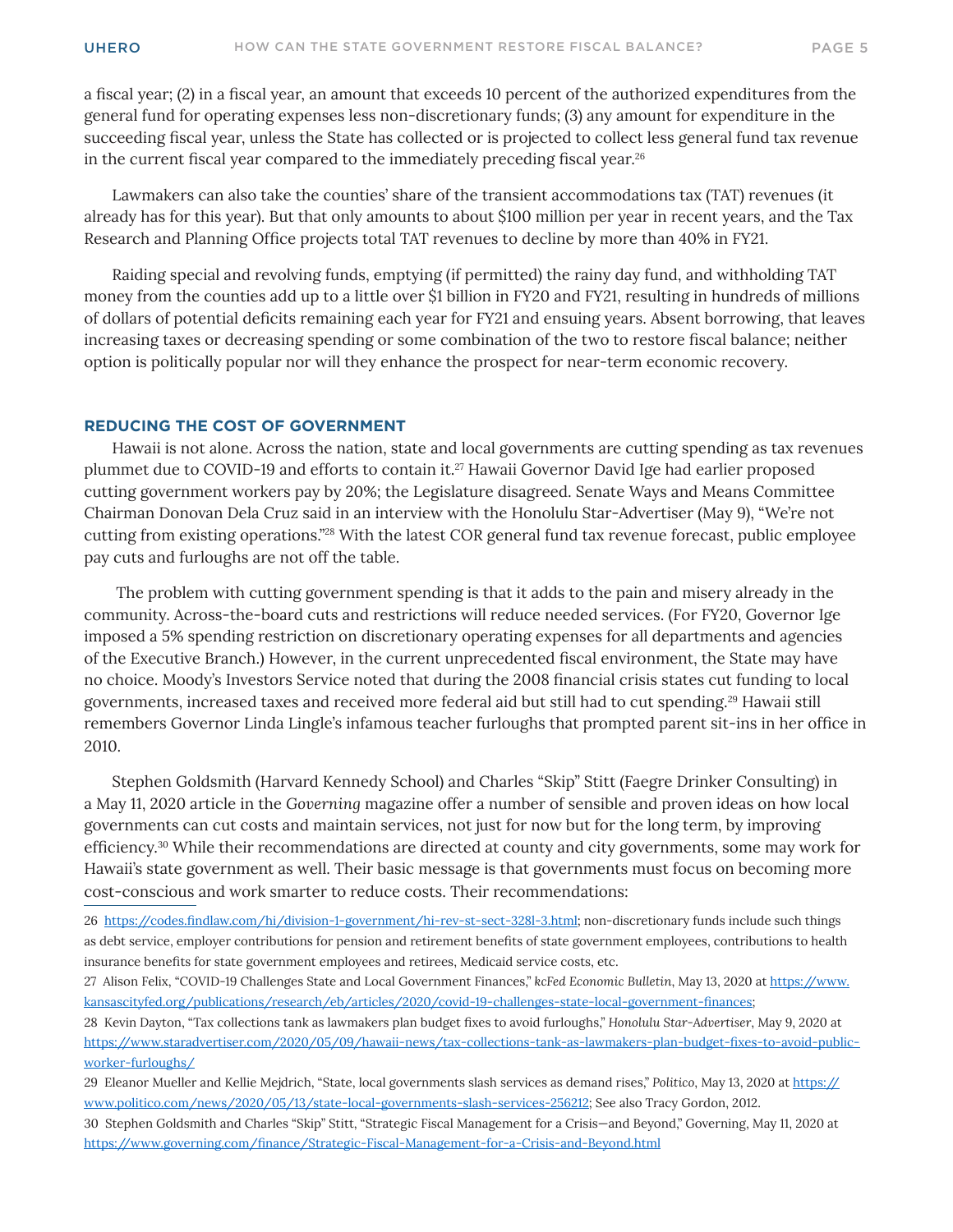- •Re-examine public value. Look at each agency's definition of public value—what the agency contributes to the good of the community—and then examine performance scorecards to determine whether each activity really advances the jurisdiction's mission.
- •Create a dedicated office of cost savings and innovation—a small, separate internal organization that focuses on cost management.
- •Transition to a culture relentlessly focused on data; everybody must know and manage by data, not by instincts.
- •Use lateral benchmarking to drive innovation and performance. Instead of making comparisons to similarly sized local governments, look to other industries and business sectors whose practices your jurisdiction might emulate.
- •Rapidly adopt external innovations; conforming local practices to widely accepted standards may be the best solution.
- •Reward productive employees.
- •Adopt self-managed teams. With proper training and oversight, line workers can operate as selfmanaged teams which lower costs and facilitate gainsharing.
- •Release value trapped in public assets by selling or leasing them.
- •Eliminate red tape.
- •Rapidly adopt technology tools. Governments should create center-led technology teams, successbased contracting processes and integrated solutions for which the provider partner is fully accountable.
- •Consider private partners.
- Implementing flexible hiring freezes, whereby departures are an opportunity to re-examine productivity and employee transfer/retraining programs ensure that essential jobs are filled without new hiring.
- Insisting on third-party reviews of claims, contracts, expenditures and capital projects to avoid inadvisable contract renewals, poor performers and low standards.
- •Trimming non-essentials and focusing on the core mission; this is not the time for pet projects.
- •Capturing unspent capacity and definitely ending the public sector's notorious end-of-the-fiscal year "use it or lose it" practice.
- •Supporting nonprofit partners by sustaining and leveraging their value by providing physical space, technology, equipment and other supports to reduce their costs while in turn utilizing their innovative reach.

Hawaii state lawmakers are required by the State Constitution to appoint a tax review commission every five years to review the state's revenue system, but there is no commission to review state spending. An earlier UHERO research brief argued that one way to more carefully manage future government spending and discourage pet projects is to require (as 38 states and the District of Columbia now do)<sup>31</sup> a *Fiscal Notes* 

<sup>31</sup> Elizabeth McNichol, Iris J. Lav and Kathleen Masterson, "Better Cost Estimates, Better Budgets," Center on Budget and Policy Priorities, November 24, 2015 at <https://www.cbpp.org/research/state-budget-and-tax/better-cost-estimates-better-budgets>.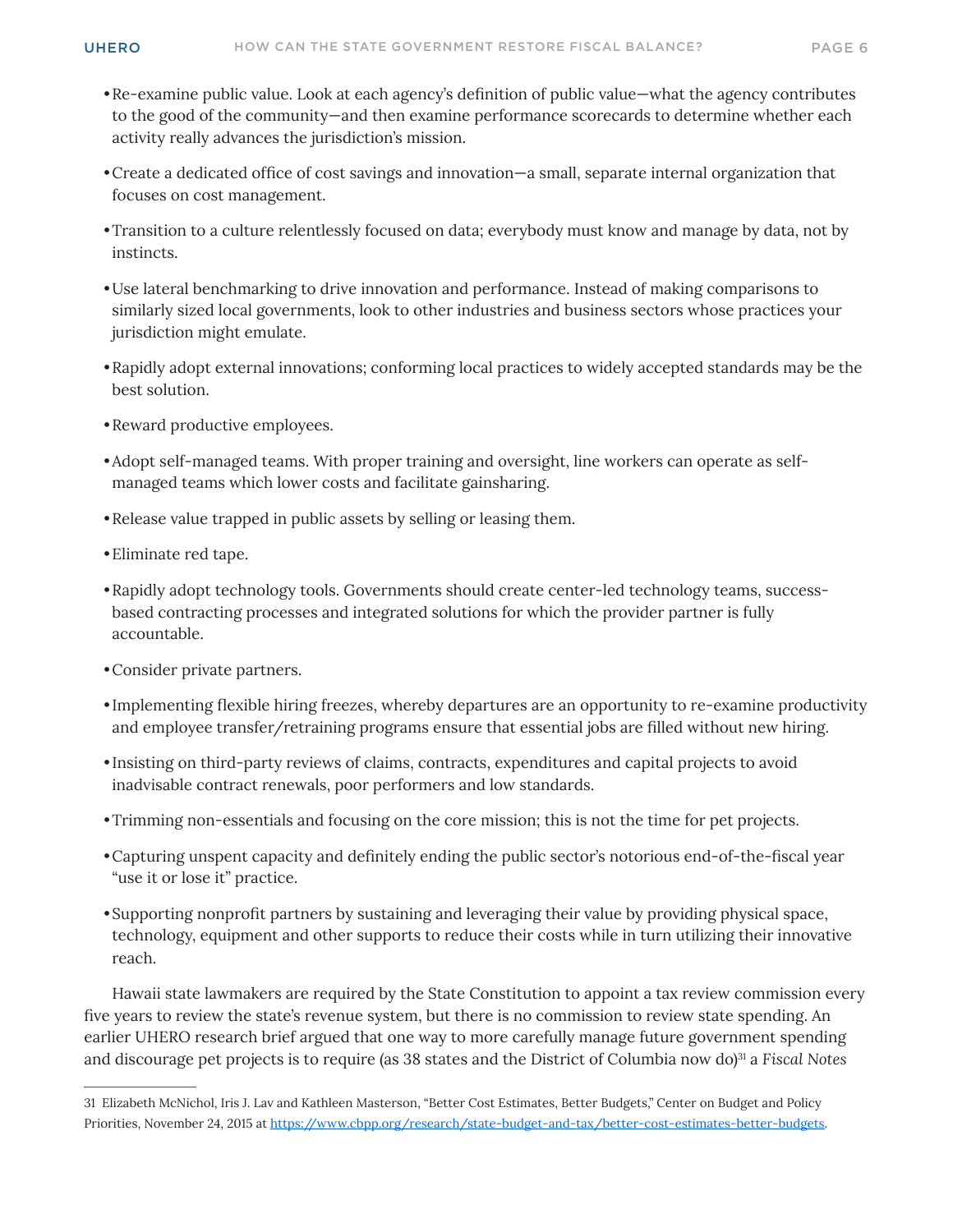analysis on every piece of major spending legislation to identify where the additional money and/or revenue increases will come from to pay for the new spending program.<sup>32</sup> Hard choices have to be made.

#### **RAISING MORE REVENUE**

People should be required to pay for the benefits they obtain from consuming government provided services. Under the benefit model of government finance, the first rule should be "whenever possible, charge."33 Roy Bahl (Andrew Young School of Public Policy) and Richard Bird (University of Toronto) explain that "it is both equitable and efficient for the direct recipients of services—whether residents, businesses or properties (whoever owns or occupies them)—to pay for what they get."34 Only then will the right amount of services be provided. It is disturbing to see the admission fee to climb Diamond Head (\$1 per head) remains the same as what it was 20 years ago. The City and County of Honolulu charges no fee for its popular pickleball classes at community parks. The list of under charging goes on and on. The State (and counties) need to examine their user charges to make sure that people who benefit from the services that it provides pay their own way. However, raising user charges won't be enough to eliminate the budget gap. This leaves finding ways to generate more tax revenue.

A good state fiscal system relies on a mix of taxes.<sup>35</sup> When raising additional tax revenue, it would be preferable to raise the required amount of revenue from several taxes instead of piling it on a single tax, thus avoid having to impose a higher tax rate on one tax. If a state relies on just one tax, the resulting budget crisis can be especially severe. A good example is the State of Florida which has no personal income tax. In Florida, sales taxes account for 80% of their tax revenue. As of last month " the state will be short billions and could face years of smaller budgets. The state's two main economic drivers — tourism and agriculture have been crushed since Floridians started staying home." 36

Another way to raise more tax revenue is to broaden the tax base or to raise the tax rate on a specific tax such as the GET. (The tax base is what is taxed; thus, tax revenue generated = tax base x tax rate). Hawaii's state government relies heavily on two taxes: the general excise tax and the individual income tax. For several reasons, raising the GET rate should be given top consideration in the state's tax policy response to close the short and near-term budget gap. (The more practical strategy is to borrow money short-term and use the additional tax revenue to repay the loan.<sup>37</sup>) The GET has several strengths. It has a broad and stable base and relatively low rate. And because of the state's heavy dependence on tourism, a large part of it is paid by non-residents (unlike the individual income tax).<sup>38</sup> It is simple to understand and thus also easy to administer. When the economy finally re-opens, consumer spending will likely lead the way to economic

<sup>32</sup> James Mak and Robert Ebel, "Charting a New Fiscal Course for Hawaii: Fiscal Architecture Approach," UHERO Brief, January 29, 2020 at <https://uhero.hawaii.edu/charting-a-new-fiscal-course-for-hawaii-a-fiscal-architecture-approach/>

<sup>33</sup> Roy Bahl and Richard M. Bird, Fiscal Decentralization and Local Finance in Developing Countries, Studies in Fiscal Federalism and State-Local Finance, Edward Elgar Publishing, 2018, p. 169.

<sup>34</sup> Bahl and Bird, 2018, p. 169.

<sup>35</sup> See an earlier UHERO blog on what makes for a quality revenue system. James Mak, "To Tax or Not To Tax: Making a High-Quality State Revenue/Tax System," UHERO Blog, March 6, 2020 at [https://uhero.hawaii.edu/to-tax-or-not-to-tax-making-a-high-quality](https://uhero.hawaii.edu/to-tax-or-not-to-tax-making-a-high-quality-state-revenue-tax-system/)[state-revenue-tax-system/](https://uhero.hawaii.edu/to-tax-or-not-to-tax-making-a-high-quality-state-revenue-tax-system/)

<sup>36</sup> <https://www.miamiherald.com/news/politics-government/state-politics/article242699226.html>

<sup>37</sup> Byron Gangnes, Carl Bonham, James Mak, and Sumner La Croix, "Tap Fed Lending Facilities to Support Local Economy," UHERO Blog, April 21, 2020 at<https://uhero.hawaii.edu/tap-fed-lending-facilities-to-support-local-economy/>

<sup>38</sup> According to the Department of Business, Economic Development and Tourism (DBEDT), tourism contributes about 30% of GET revenues, including direct and multiplier (indirect + induced) effects. Tourism's direct contribution to the GET is estimated at 18%. Shifting taxes to non-residents (or, tax exporting) is controversial, and not all of us agree on the merits. See, for example, Bahl and Bird, 2018, Chapter 5; and James Mak, *Developing a Dream Destination: Tourism and Tourism Policy Planning in Hawaii*, University of Hawaii Press, 2008, Chapter 4.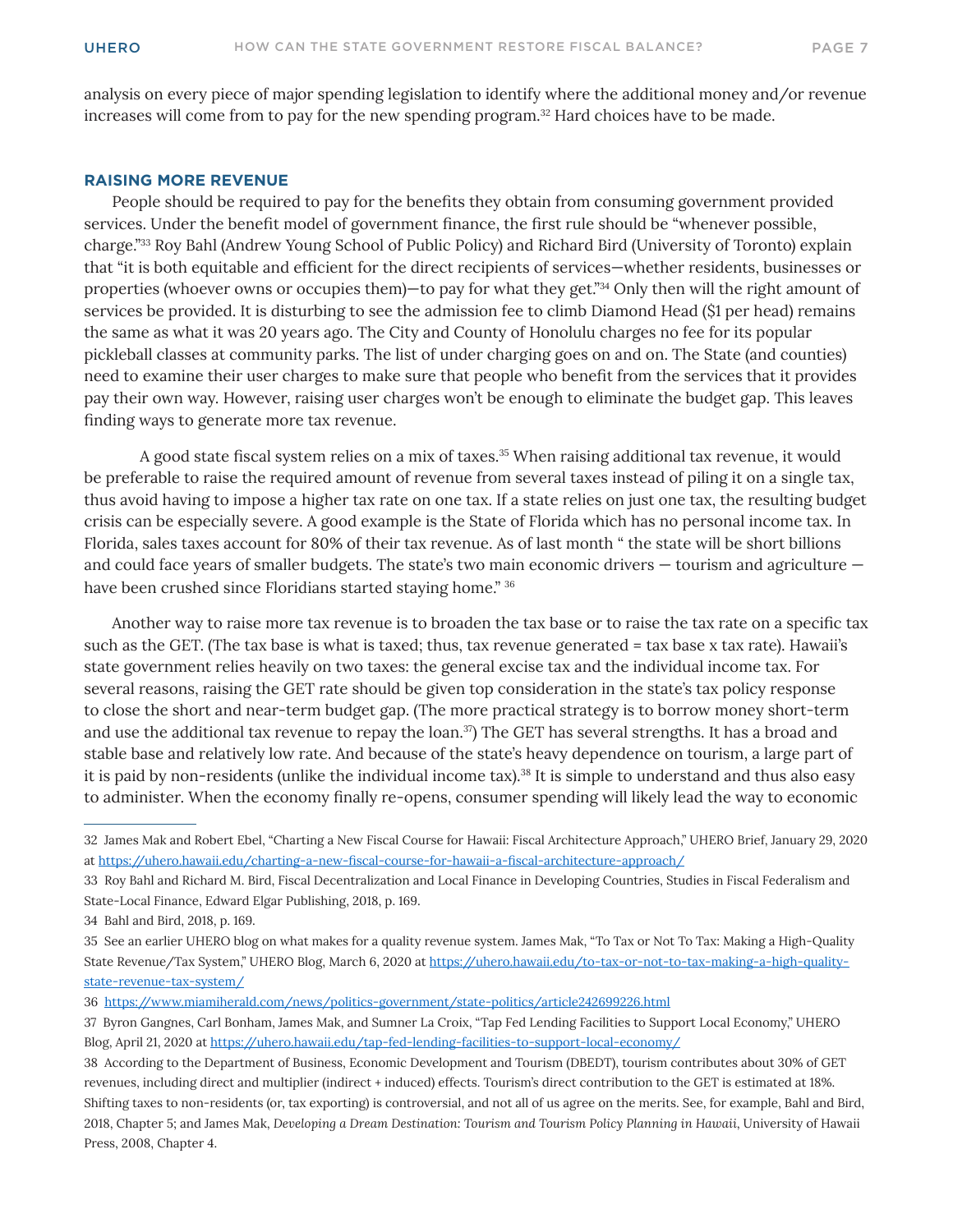recovery, and the GET base will probably be the first to recover from the pandemic. But because it is also regressive, raising the GET rate should be paired with tax relief for those with less income. What should not be done is to narrow the tax base by exempting some goods and services from the GET.

Hawaii's individual income tax structure is progressive at higher income tax levels. Creating another bracket at the very high end of the income distribution should not be dismissed. Unlike at the federal level (and in some states), Hawaii's individual income tax brackets are not adjusted for inflation. As incomes rise with inflation over time, more and more taxpayers are pushed into higher income tax brackets compressing the brackets. Today, Hawaii's top rate is reached at a relatively low income. The current individual income tax also exempts a growing source of revenues (e.g. defined pensions and social security benefits) from taxation as Hawaii's population ages rapidly; over the longer time horizon, the shrinking tax base should be of growing concern to state lawmakers. Right now, the retiree who draws money from his/her individual retirement account (IRA) has to pay the state's income tax; the retiree who receives a pension from the state government does not. Just on fairness, these exemptions should be gradually reduced, and ultimately eliminated.

In a recent op- ed piece in the *Honolulu Civil Beat*, our colleague, Tim Halliday, argued that the transient accommodation rate (also known as the hotel room tax) should be raised a lot to compensate Hawaii for the negative effects of travel and tourism on Hawaii residents during the pandemic.39 Raising the hotel room tax will discourage some visitors<sup>40</sup> and raise revenue. And once the pandemic subsides, the tax can be lowered. Making this scheme work will require the counties to vigorously enforce the ban on illegal vacation rentals. (Some of the additional tax revenues can be shared with the counties to cover their enforcement costs.) Right now, all short term vacation rentals with or without permits are declared to be non-essential and thus banned.

There are two ways to implement Halliday's proposed hotel room tax increase. One way is to raise the current TAT rate. The other is to impose a *per diem* tax (say, \$35 per occupied room per night)41; it can be called the COVID-19 Surcharge. Guests can be informed that the surcharge will be eliminated once the pandemic subsides.

Finally, the rise of e-commerce has eroded the sales tax bases of state and local governments in the U.S., including Hawaii. The State needs to expend vigorous effort to ensure that it is collecting all the revenues that it is due from remote sellers.

#### **LONG-TERM FISCAL BALANCE**

What Hawaii does in the short- and medium term to restore fiscal balance should also look to the future. When making budget decisions (on both future revenues and expenditures), it is always wise to consider whether the fiscal decisions being taken "fit" with what we know about the state's long-term changes in the economy, demography, and institutions. Hawaii currently does no long-term fiscal planning. For the nation as a whole, the U.S. Government Accountability Office (GAO) paints a sobering fiscal outlook for America's state and local governments.42 In its latest report, which assumes the current set of policies in place, GAO simulations indicate that state and local governments will find it increasingly difficult in the next

<sup>39</sup> Timothy Halliday, "The Hotel Tax Should Be Raised—A Lot," *Honolulu Civil Beat*, May 16, 2020.

<sup>40</sup> Hopefully the low-spending, price sensitive and high risk visitors. Hawaii Tourism Authority's new tourism strategic plan aspires to attract high spending and low impact visitors.

<sup>41</sup> This would be comparable to what many hotels charge in mandatory resort fees, excluding parking. See [https://travel-hawaii.com/](https://travel-hawaii.com/hawaii-resort-fee-study.html) [hawaii-resort-fee-study.html](https://travel-hawaii.com/hawaii-resort-fee-study.html)

<sup>42</sup> United States Government Accountability Office, State and Local Governments' Fiscal Outlook, 2019 Update. December, 2019 at <https://www.gao.gov/assets/710/703475.pdf>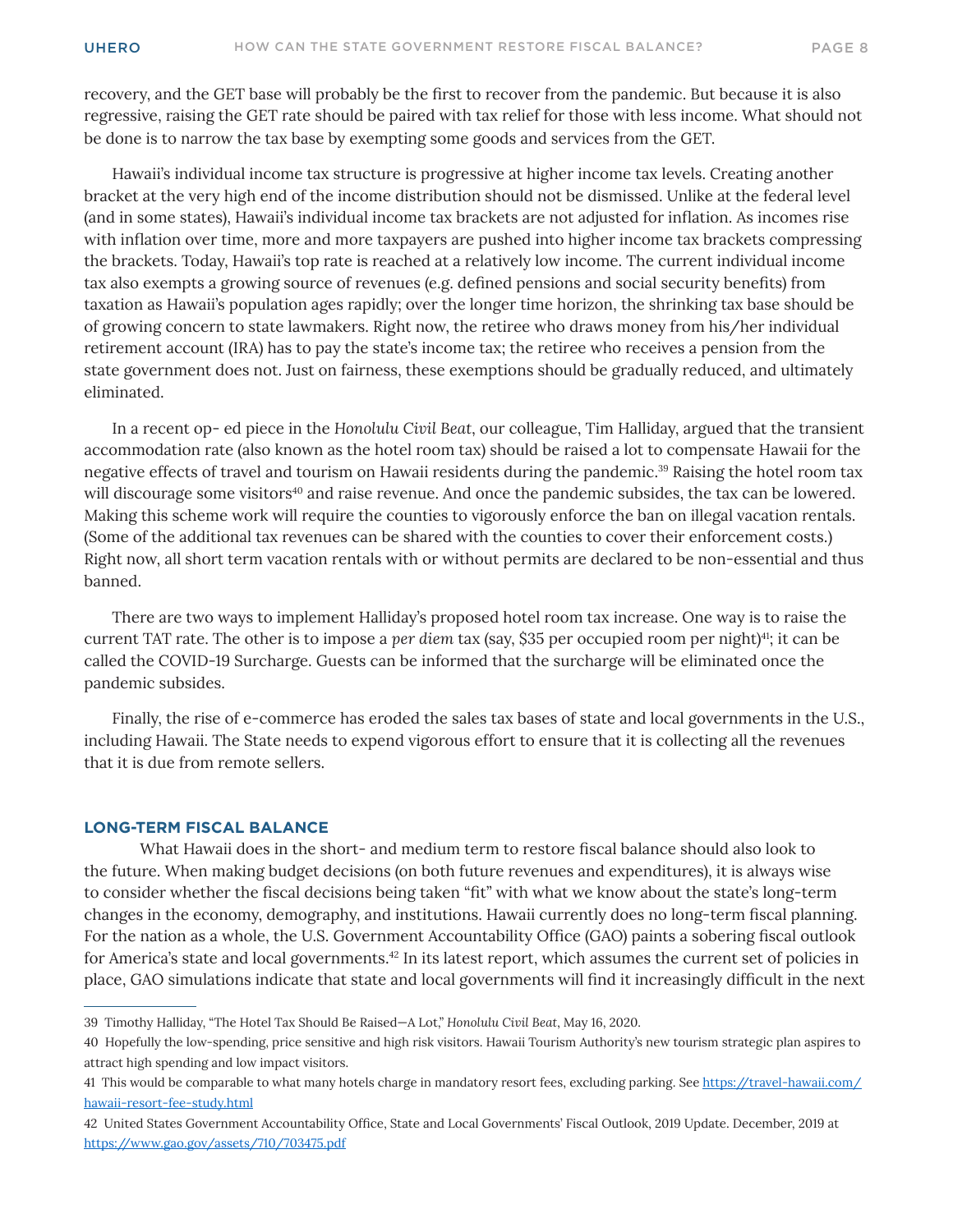50 years to cover their current expenditures out of their current revenues. Growth in overall expenditures will largely be driven by rising health care costs and population aging. Hawaii faces the same problems. An earlier UHERO research brief— *Charting a New Fiscal Course for Hawaii: Fiscal Architecture Approach*<sup>43</sup> described the major problems (slower population and economic growth, population aging, and climate change) that will have significant fiscal repercussions on the state's future budgets. To achieve long-term fiscal balance for Hawaii, the options outlined in that research brief are worth considering.

#### About the Authors

James Mak is Professor Emeritus of Economics at the University of Hawai'i and a Research Fellow at the University of Hawaii Economic Research Organization.

Robert D. Ebel is a former member of the University of Hawai'i Department of Economics and, subsequently, Lead Economist for the World Bank Institute Program on Intergovernmental Relations and Local Public Financial Management.

Carl Bonham is the Executive Director at the University of Hawai'i Economic Research Organization and a Professor of Economics at the University of Hawai'i.

<sup>43</sup> James Mak and Robert D. Ebel, January 29, 2020, [https://uhero.hawaii.edu/charting-a-new-fiscal-course-for-hawaii-a-fiscal](https://uhero.hawaii.edu/charting-a-new-fiscal-course-for-hawaii-a-fiscal-architecture-approach/)[architecture-approach/](https://uhero.hawaii.edu/charting-a-new-fiscal-course-for-hawaii-a-fiscal-architecture-approach/).